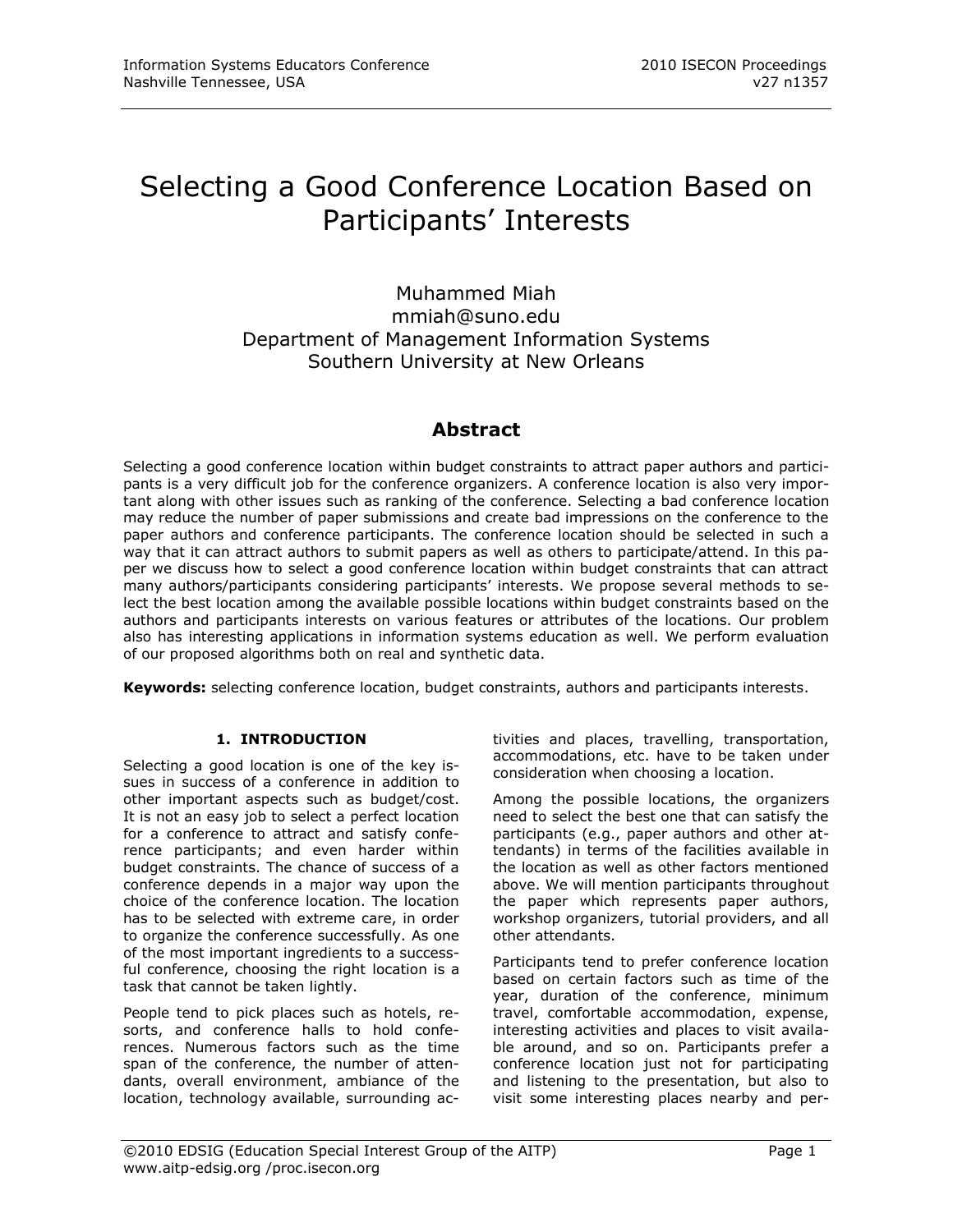forming other activities as well possibly with accompanying family members, friends, colleagues, and other conference attendants. So the participants can express their interests based on the available features specific to possible locations and the organizers can choose the best location that can satisfy as many participants as possible.

Consider a conference organizer wishes to select a location from the available set of possible locations, given the feature preferences of its potential participants. For example, a conference location *A* has the following elements: *close to the beach*, *WiFi available*, *restaurant on site*, *swimming pool*, and *accommodation in the same building*. Another location *B* has the following elements: *close to the mountain*, *no WiFi available*, *free local transportation*, and *accommodation may or may not be in the same building*. The potential participants can express their interests by specifying "yes" or "no" for each element – where "yes" means interested on the element and "no" means not interested or do not care. The purpose of conference organizer is to select the location *A* or *B* based on these elements to satisfy as many participants as possible. The conference organizer can collect the preferences in terms of survey based on the possible features from the participants (previous paper authors and attendants) to select the location in future. Because of the vast use of internet now-a-days, it is very easy to collect such preferences online through online surveys, search queries, on-site surveys during conference, and other ways.

The problem also has interesting applications in information systems education such as designing an information systems course that can attract students and meets industry demands, designing a program to meet constantly changing technological world to produce better graduates, and so on.

We summarize our major contributions next.

# **Major Contributions:**

- 1. We define the problem of selecting best conference location among the available possible locations within budget constraints based on participants' interests.
- 2. We present several algorithms based on different semantics.
- 3. We perform evaluation of our proposed algorithms both on real and synthetic data.

The rest of the paper is organized as follows. Section 2 provides formal problem definitions. Section 3 discusses details of the proposed algorithms. In Section 4 we present the result of extensive experiments, and discuss other interesting variants in Section 5. We discuss related work in Section 6 and conclude in Section 7.

# **2. PROBLEM FRAMEWORK**

In this section we formally define the main problem for Boolean data. As we discuss in Section 5, many other variants can be reduced to this problem. First we provide some useful definitions.

*Available Locations Database: Let*  $D = \{t_1...t_N\}$ be a collection of Boolean tuples over the attribute set  $A = \{a_1...a_M\}$ , where each tuple *t* is a bit-vector where a 0 implies the absence of a feature and a 1 implies the presence of a feature. A tuple *t* may also be considered as a subset of *A*, where an attribute belongs to *t* if its value in the bit-vector is 1. Each tuple *t* in database *D* represents an available possible conference location.

*Survey Log:* Let  $Q = \{q_1...q_S\}$  be collection of survey results where each tuple *q* defines a subset of attributes which represents survey result from a respondent (participant).

The problem definition is as follows:

*Conference Location Selection (CLS) Problem: Given an available locations database D, and a survey log Q, select a tuple t from D such that the number of tuples in Q satisfied by t is maximized.*

The following running example will be used throughout the paper to illustrate various concepts.

**EXAMPLE 1:** *Consider a database of possible available conference locations, which contains a single database table D with N rows and M attributes where each tuple represents a possible location. The table has numerous attributes that describe details of the location: Boolean attributes such as On the Beach, WiFi Available, On-site Accommodation, Close to Major International Airport, Close to National Park, National Museum in the Area, etc; numeric attributes such as Distance from the Airport, Number of Accommodations available, etc; and text attributes such as Reviews, and so on. Figure 1 illustrates such a database (where only the Boolean attributes are shown)*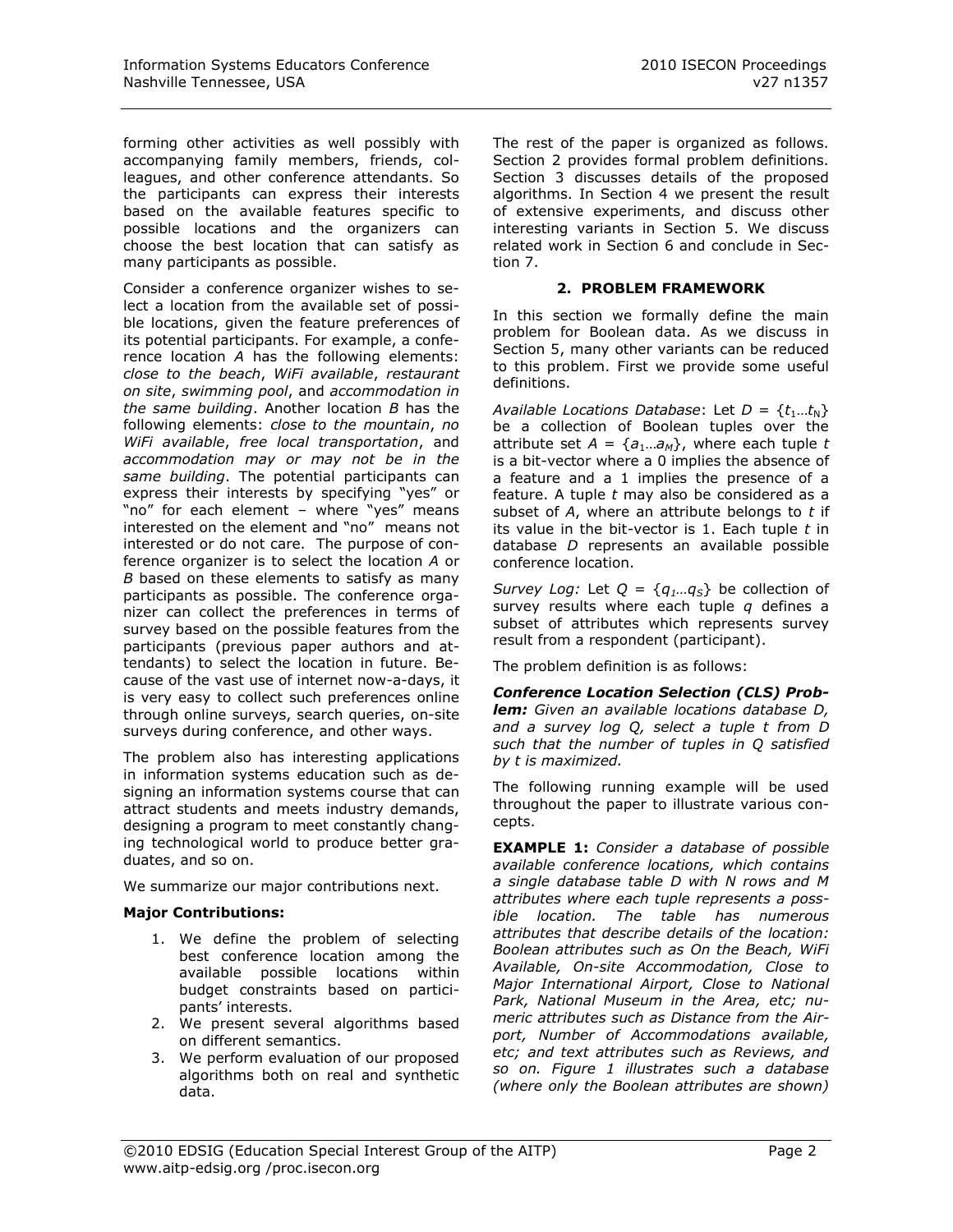*of four locations available within the budget constraints. The figure also illustrates a survey log of five tuples collected from five respondents or participants. Now the job is to select a tuple t from database D that can satisfy as many tuples from survey log Q as possible*

| Loca-<br>tion | <b>Beach</b> | WiFi | Accom-<br>modation | Intl.<br>Air-<br>port |
|---------------|--------------|------|--------------------|-----------------------|
| $t_1$         |              |      |                    |                       |
| $t_2$         |              |      |                    |                       |
| $t_3$         |              |      |                    |                       |
| t4            |              |      |                    |                       |

## **Available Locations Database** *D*

| Tuple<br>ID | <b>Beach</b> | WiFi | Accom-<br>modation | Intl.<br>Air-<br>port |
|-------------|--------------|------|--------------------|-----------------------|
| $q_1$       |              |      |                    |                       |
| $q_2$       |              |      |                    |                       |
| $q_3$       |              |      |                    |                       |
| $q_4$       | ი            | 1    | 1                  |                       |
| $q_{5}$     |              |      |                    |                       |

# **Survey Log** *Q*

Figure 1. Illustrating EXAMPLE 1

## **3. PROPOSED ALGORITHMS**

In this section we discuss our main algorithmic results. We propose four algorithms and discuss them next in detail.

### **Algorithm based on Maximized Features Coverage (***MFC***)**

The intuition of this algorithm is that we look for a tuple in the database of available possible locations that has maximum sum of scores over all tuples in the survey log. That means, find a tuple *t* in *D* such that it satisfies as many of the conditions or features asked by the tuples in *Q* as possible. It is a best-effort problem and hence the algorithm is polynomial time algorithm. We assume that the scoring function is an aggregation of the scores of the individual attributes/features, e.g., the sum of the attribute contributions. The attribute contribution could be 1 if it is satisfied or 0 otherwise. For a text database, it could be the tf-idf weight of a keyword. The tf–idf weight (term frequency–inverse document frequency) is a statistical measure used to evaluate how important a word is to a [document](http://en.wikipedia.org/wiki/Document) in a collection or [corpus,](http://en.wikipedia.org/wiki/Text_corpus) often used in [information retrieval](http://en.wikipedia.org/wiki/Information_retrieval) and [text mining.](http://en.wikipedia.org/wiki/Text_mining)

So the algorithm is as follows:

- 1. First we need to collect the available possible conference locations within the budget constraints.
- 2. We also collect the response on the possible features of the conference locations from the participants in the form of online/onsite survey or other ways.
- 3. Then for each possible available location, we see how many of the cumulative features are satisfied in the survey log by the location.
- 4. We select the location with highest number of cumulative features satisfied by it.

Figure 2 displays the pseudocode of the algorithm *MFC*.

# **Algorithm:** *MFC*

Let *D* be the Boolean database of possible available locations; *Q* be the survey log, *A* (*a1…aM*) be the attributes in *D* and *Q*

For each tuple *t<sup>j</sup>* in *D*  $int count, total = 0;$  For (int *i* = 1 to *M*) //*for each attribute count* = # of tuples in *Q* satisfied for  $a_i = 1$  *total* += *count* //*Sum count with total* Return the tuple *t<sup>j</sup>* with maximum *total*

Figure 2. Pseudocode of Algorithm *MFC*

Consider the algorithm *MFC* on the EXAMPLE 1 in Figure 1. The algorithm needs to select a tuple *t* from *D* that satisfies as many conditions or features asked by the tuples in *Q*. For tuple  $t_1$ , we can see that it satisfies total 6 cumulative tuples in *Q* as follows: 3  $(q_1, q_3, q_5)$  for attribute/feature *Beach*, 0 for feature *WiFi*, 3 for feature *Accommodation* (*q*2, *q*3, *q4*), 0 for feature *Intl. Airport*; the total  $(3+0+3+0) = 6$ tuples. Similarly the tuple  $t_2$  satisfies total 7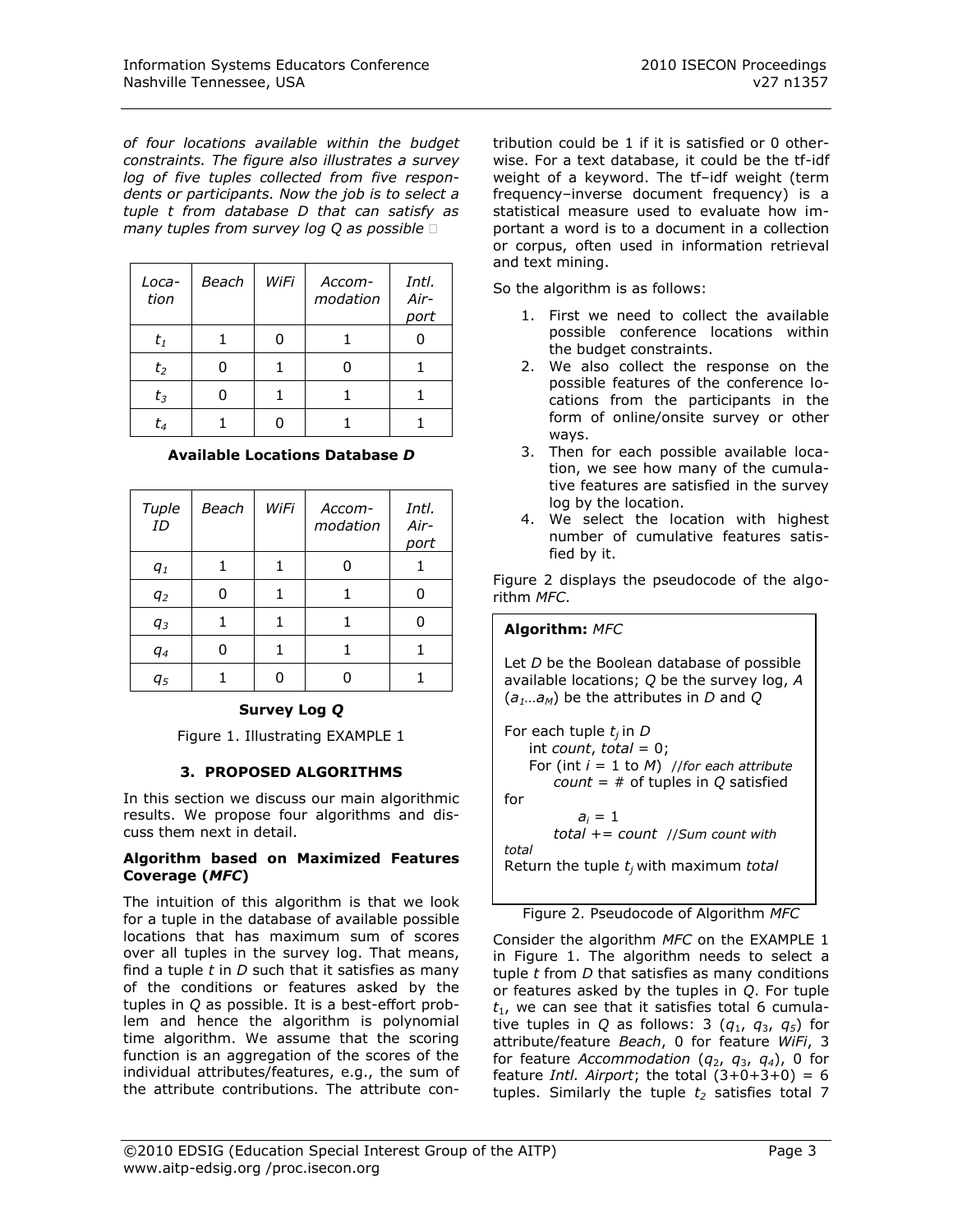cumulative tuples in *Q* (3 for feature *WiFi* and 3 for feature *Intl. Airport*), tuple *t<sup>3</sup>* satisfies total 10 cumulative tuples in Q (3 for feature *WiFi*, 3 for feature *Accommodation*, and 3 for feature *Intl. Airport*), and tuple *t<sup>4</sup>* staisfies total 9 cumulative tuples in *Q* (3 for features *Beach*, 3 for feature *Accommodation*, and 3 for feature *Intl. Airport*). So the tuple *t<sup>3</sup>* covers maximum number of cumulative features (10) asked by the tuples in *Q*, so the algorithm *MFC* selects the location  $t_3$  as the best location among the four locations (tuples) available in the database *D*.

*Algorithm MFC with Budget Constraints:* If we have a predefined budget limit in advance, we can eliminate the locations that do not meet the budget limit and simply employ the algorithm *MFC* as discussed above to select the best location. In case if we do not have a fixed predefined budget limit and want to maximize the participants' satisfaction as well as minimize the cost, the algorithm *MFC* can be employed to tackle the budget constraints as follows:

- 1. For each available location, algorithm *MFC* calculates a score as *the total number of features or attributes covered by the location* divided by *the total cost of all features the location provides*.
- 2. Select the location with the highest score. In this way, we are considering both the number of features covered and the total cost of a location and maximizing the features covered as well as minimizing the cost.

### **Algorithm based on Weighted Maximized Features Coverage (***WMFC***)**

This algorithm is for the weighted version of the problem Conference Location Selection (*CLS)* described earlier. When participants respond to a survey and specify the features they like regarding to a specific location, sometimes they also want to mention the preference on each feature they select. A participant might prefer one feature over another and not the same preference for all the features. So the survey can be conducted with option for the participants to mention the weight for each feature selected and the sum of the weights for all the features a participant selects must be equal to one. In this situation, instead of simply counting the total number of features; we need to consider the weight on each feature given by the survey participants. Figure 3 illustrates a survey log where five participants

mention the weights for each attribute/feature they like in terms of weight.

### *Tuple ID Beach WiFi Accommodation Intl. Airport q<sup>1</sup>* .5 .4 0 .1 *q<sup>2</sup>* 0 .4 .6 0 *q<sup>3</sup>* .4 .4 .2 0 *q*<sub>4</sub> 0 .2 .4 .4 *q<sup>5</sup>* .7 0 0 .3

# **Survey Log** *Q'*

Figure 3. Survey log based on feature weight

As we can see in Figure 3, the sum of weight for each row (tuple) is equal to 1, that means a participants mention weight on each feature they like and the total weight must be equal to 1.

The algorithm *WMFC* is as follows:

- 1. First we need to collect the available possible conference locations within the budget constraints.
- 2. We also collect the response on the possible features of the conference locations from the participants in the form of online/onsite survey or other ways. The response on each feature represents the weight mentioned by the participants.
- 3. Then for each possible available location, we sum up the cumulative weights of features that are satisfied in the survey log by the location.
- 4. We select the location with highest cumulative weight of features satisfied by it.

Figure 4 displays the pseudocode of the algorithm *WMFC*.

Consider the available locations database *D* in Figure 1 and the survey log *Q'* based on weighted preference in Figure 2. The algorithm *WMFC* needs to select a tuple *t* from *D* that it satisfies as many conditions or features asked by the tuples in *Q'* based on the weighted preference. For tuple  $t_1$ , we can see that the total weights of the features satisfied by the tuples in *Q'* is as follows: total 1.6 for attribute/feature *Beach* (.5 for *q*1, .4 for *q*3, and .7 for *q5*), 0 for *WiFi*, 1.2 for *Accommoda-*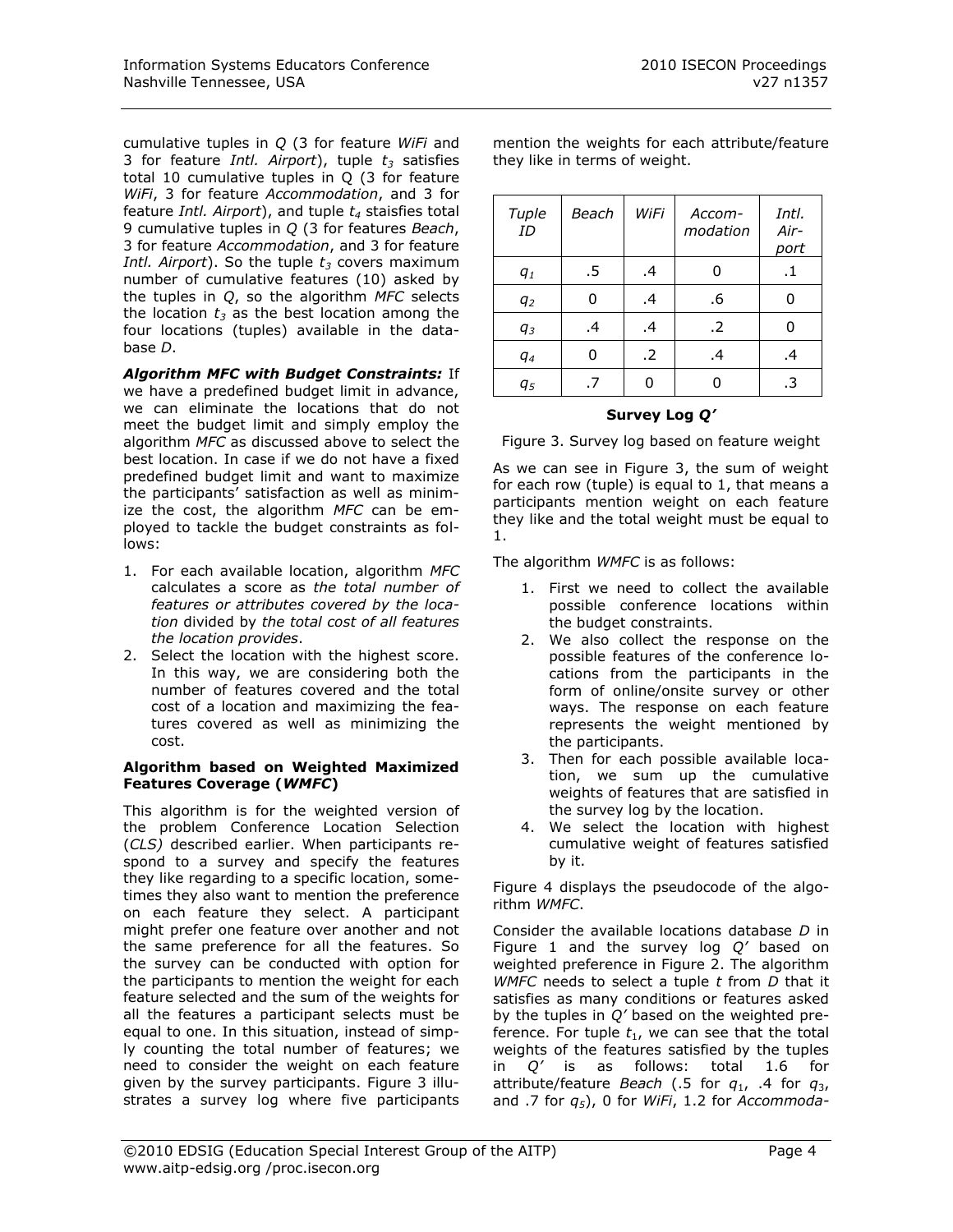*tion*, 0 for *Intl. Airport*; so the total  $(1.6+0+1.2+0) = 2.8$ . Similarly the total weight for the tuple *t<sup>2</sup>* is 2.2 (1.4 for *WiFi* and .8 for *Intl. Airport*), total weight for the tuple *t<sup>3</sup>* is 3.4 (1.4 for *WiFi*, 1.2 for *Accommodation*, and .8 for *Intl. Airport*), and total weight for tuple the *t<sup>4</sup>* is 3.6 (1.6 for *Beach*, 1.2 for *Accommodation*, and .8 for *Intl. Airport*). So the tuple *t<sup>4</sup>* covers maximum features weight asked by the tuples in *Q'*, so the algorithm *WMFC* selects the location *t<sup>4</sup>* as the best location among the four locations (tuples) available in the database *D*.

# **Algorithm:** *WMFC*

Let *D* be the Boolean database of possible available locations; *Q* be the survey log, *A*  $(a_1...a_M)$  be the attributes in *D* and *Q*;  $w_i$  (*i*  $= 1$  to *M*) be the weight given for each attribute *A<sup>i</sup>*

For each tuple *t<sup>j</sup>* in *D* int *local\_sum*, *total\_sum* = 0; For (int *i* = 1 to *M*) //*for each attribute local sum* = sum of weights for all tuples in  $Q$  satisfied for  $a_i = 1$  *total\_sum* += *local\_sum* Return the tuple *t<sup>j</sup>* with maximum *total\_sum* **Algorithm:** *SSF*

Figure 4. Pseudocode of Algorithm *WMFC*

So, the algorithm *MFC* is modified to *WMFC* by summing up the cumulative weights on the features instead of just counting them. The two algorithms are basically the same and *WMFC* can also be used for Boolean data (survey log) where the values or weight of each feature is either 1 or 0.

*Algorithm WMFC with Budget Constraints:* As discussed for algorithm *MFC*, the algorithm *WMFC* also can be employed to tackle the budget constraint by calculating score for each available location as *the sum of cumulative weights a location can satisfy* divided *the total cost of all features the location provides*. Then select the location with the highest score.

### **Algorithm based on Survey-Specific Scoring function (***SSF***)**

We consider Top-*k* Retrieval via Survey-Specific Scoring Function. Let *Score*(*q*, *t*) be a scoring function that returns a real-valued score for any tuple  $t$ . Let  $k$  (=1) is an integer associated with a survey response *q*. Then *R*(*q*) is defined as the set of top-*k* tuples in the database with the highest scores. In our problem, *k* is equal to 1 as we try to select the best one location among the available possible locations. Note that tuples that do not satisfy all attributes specified in the query may also be returned. An example of a query specific scoring function is the dot product of *q* and *t*.

| Tuple ID | Top-1 tuple with scores |
|----------|-------------------------|
|          | $t_2(2)$                |
| a۰       | $t_3(2)$                |
| aз       | $t_1(2)$                |
| J⊿       | $t_3(3)$                |
|          | t. (2)                  |

Figure 5. Results of Top-*k* (*k*=1) Retrieval

Consider the EXAMPLE 1 illustrated in Figure 1. Assume that each tuple in the survey log returns the top-1 tuple (i.e.,  $k = 1$ ), where the survey-specific scoring function is the dot product between a survey response in *Q* and a tuple in *D*. Based on this scoring function, the results of the execution of the five survey responses are shown in Figure 5 (score ties have been broken arbitrarily).

Let *D* be the Boolean database of possible available locations; *Q* be the survey log, *A* (*a1…aM*) be the attributes in *D* and *Q*;

Initialize an empty buffer *B* //that will contain top-1 tuples with //corresponding scores for each tuple in *Q*

For each tuple *q<sup>j</sup>* in *Q* Find top-1 tuple from *D* with corresponding score //score based on the survey-specific scor //ing function (dot product betn. *Q* and *D*) If top-1 tuple found for  $q_i$  already

 presents in *B* Add (sum) new score with the existing score for the corresponding tuple in *B* Else

 Insert top-1 tuple found for *q<sup>j</sup>* in *B* Return the tuple in *B* with highest score

Figure 6. Pseudocode of Algorithm *SSF*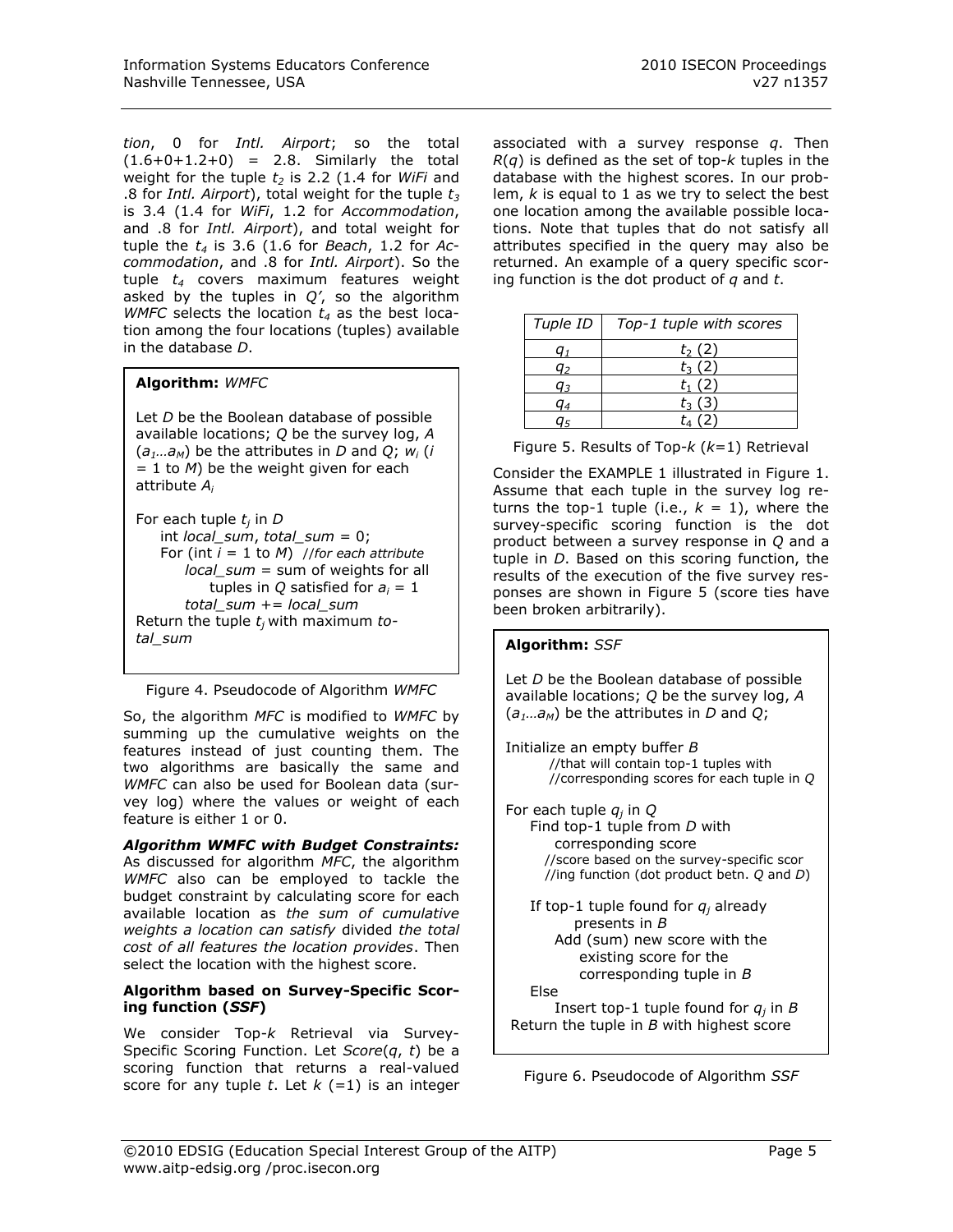Once we find the top-1 tuple for each survey response, the next step of the algorithm *SSF* is to find the tuple *t* with highest cumulative scores. As we can see in Figure 5 that tuple  $t_3$ has the highest cumulative scores of 5 (2 for  $q_2$  plus 3 for  $q_4$ ). So the algorithm *SSF* returns tuple  $t_3$  as the best location (tuple) among the available locations in database *D*.

Figure 6 displays the pseudocode of the algorithm *SSF*.

*Algorithm SSF with Budget Constraints:* The algorithm *SSF* can be employed to tackle the budget constraint by calculating rank for each available location as *the score calculated by the algorithm* as in Figure 6 divided by *the total cost of all features the location provides*. Then select the location with the highest rank.

## **Algorithm based on Skyline Semantics Approach (***SSA***)**

We also consider skyline retrieval semantics for this problem. Given a set of points, the skyline comprises the points that are not dominated by other points. A point dominates another point if it is as good or better in all dimensions and better in at least one dimension (Tan, Eng, & ooi, 2001). We consider skyline for Boolean data in our problem, but to get a clear picture let consider a common example in the literature, "*choosing a set of hotels that is closer to the beach and cheaper than any other hotel in distance and price attributes respectively from the database system of the travel agents'*  (Borzsonyi, Kossmann, & Stocker, 2001)". Figure 7 illustrates this case in *2*-D space, where each point corresponds to a hotel record. The *x*-axis and *y*-axis specify the room price of a hotel and its distance to the beach respectively. Clearly, the most interesting hotels are *{a*, *g*, *i*, *n}*, called *skyline*, for which there is no other hotel in *{a*, *b*, . . . , *m*, *n}* that is better on both dimensions. As mentioned earlier, we mainly consider Boolean skylines (skylines with Boolean data), where all the attributes asked by a survey response need not to be present in the tuple to be returned by the query unlike conjunctive Boolean retrieval. Consider our running example in Figure 1. Tuple  $q_1$  in the survey log *Q* asks for the features *Beach*, *WiFi*, and *Intl. Airport*. The tuples  $t_2$  (for features *WiFi* and *Intl. Airport*),  $t_3$  (for features *WiFi* and *Intl. Airport*), and *t*<sup>4</sup> (for features *Beach* and *Intl. Airport*) from database *D* would appear in the skyline as there is no tuple in *D* that exactly satisfies the conditions or features asked by *q*1.



Figure 7. Skyline Example

0 1 2 3 4 5 6 7 8 9 10

The algorithm *SSA* works as follows:

0

- 1. We collect the available locations data base *D* and the survey log *Q*
- 2. Then we find the skylines (tuples for *D*) for each of the survey tuples from the survey log *Q*
- 3. Return the tuple in *D* that appears in most of the skylines. The tie is broken arbitrarily.

For each survey tuple *q* in the query log we define the *survey skyline*  $S(q) = \{s_1...s_l\}$ , which is a collection of *skyline points.* Each skyline point *s* defines a subset (i.e., projection) of attributes for which any data point (tuple) remains on the skyline. We store the data tuples from database that appear on the skylines in skyline log for each survey tuple. A skylines log contains all the skylines for the survey log. Figure 8 displays the skyline log for our EXAMPLE 1 described in Figure 1. There are several methods proposed for efficient processing of skyline queries which are mentioned in related work (Section 6). Any good skyline processing technique such as (Morse, Patel, & Jagadish, 2001) can be used here to find the skylines for the survey log which is efficient for Boolean data. Once these skylines have been found, the next step of the algorithm *SSA* is to return the tuple that appears in highest number of skylines.

| Tuple ID              | Skylines (data tuples in |
|-----------------------|--------------------------|
|                       | the skyline)             |
|                       | $t_2$ , $t_3$ , $t_4$    |
| a <sub>2</sub>        | tэ                       |
| <b>Q</b> <sub>3</sub> | $t_1$ , $t_3$ , $t_4$    |
|                       | t٦                       |
|                       |                          |

Figure 8. Skyline Log

*x (Price)*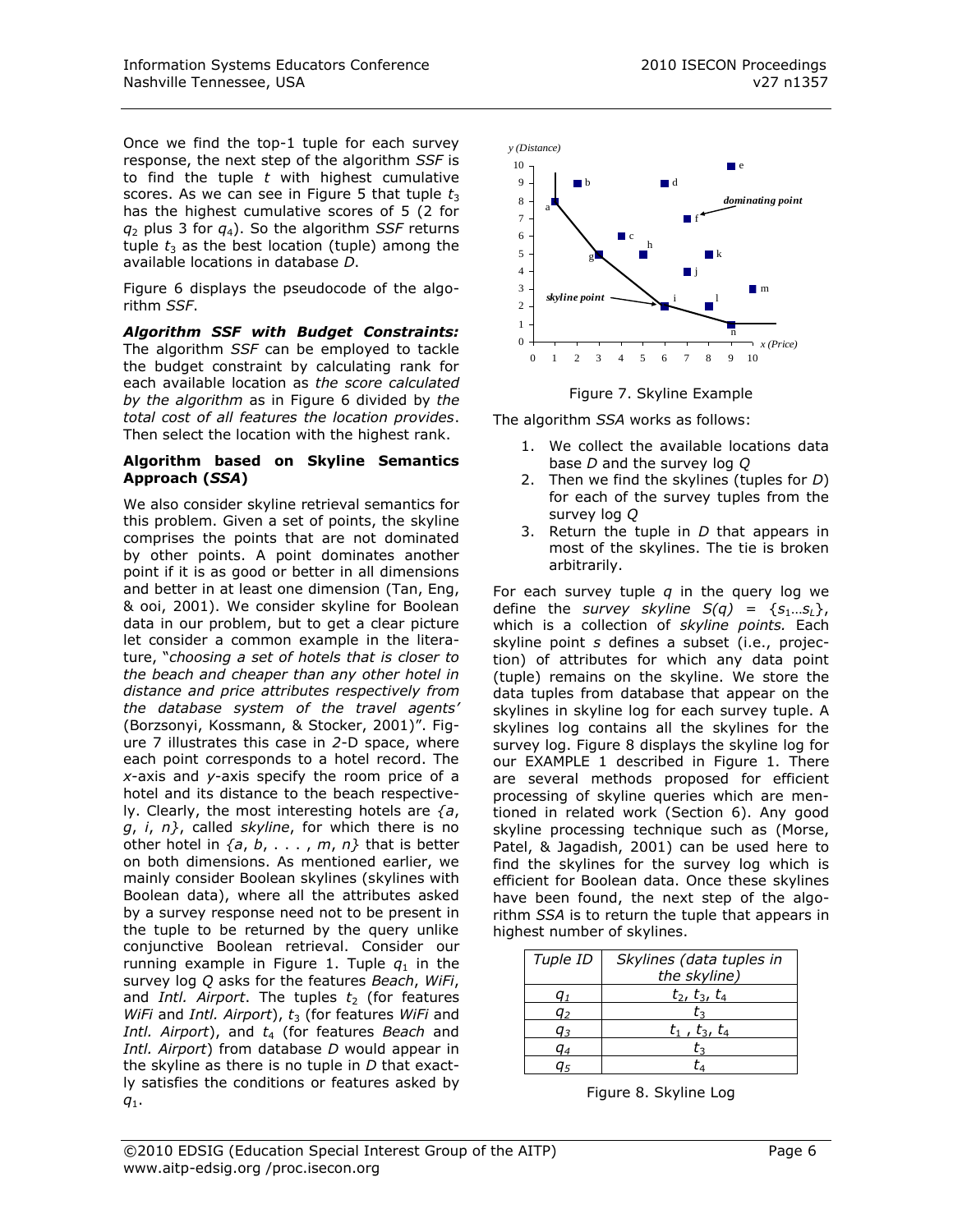From Figure 8, we can see that the tuple  $t_3$ appears in highest 4 skylines (for *q*1, *q*2, *q*3, and *q*4). So the algorithm *SSA* selects the location  $t_3$  as the best location among the four locations (tuples) available in the database *D*.

Figure 9 displays the pseudocode of the algorithm *SSA*.

# **Algorithm:** *SSA*

Let *D* be the Boolean database of possible available locations; *Q* be the survey log, *S*  be the skyline log for *Q* and *D*;

Find skyline log *S* // skylines for *Q* and *D*

Return the tuple that appears in highest number of skylines in *S*

Figure 9. Pseudocode of Algorithm *SSA*

*Algorithm SSA with Budget Constraints:* The algorithm *SSA* can be employed to tackle the budget constraint by calculating score for each available location as *the number of skylines it appears on* as described above (Figure 9) divided by *the total cost of all features the location provides*. Then select the location with the highest score.

# **4. EXPERIMENTS**

Our main performance indicator is the time cost of the proposed algorithms. As algorithm *WMFC* and *MFC* are basically same, we do not show the experiment results for *WMFC*. We evaluate the time performance of three algorithms *MFC*, *SSF*, and *SSA*. We do not provide any evaluation on quality as each of the proposed algorithm is using different semantics and hence is not possible to compare them with any single optimal answer. It is up to the organizers how they want to satisfy the potential conference participants. But as mentioned above, we evaluate their time performance.

**System Configuration:** We used Microsoft SQL Server 2000 RDBMS on a Intel Core i7 P4 2.93-GHZ PC with 3 GB of RAM and 700 GB HDD for our experiments. Algorithms are implemented in C#.

**Datasets:** We used both real and synthetic data for our experiments. We randomly selected five (5) available possible locations and selected 30 possible Boolean features/attributes related to these locations such as *On-site accommodation*, *WiFi available*,

*Close to international airport*, and so on. We then generated a survey with the same 30 Boolean attributes to collect data from the potential participants to express their interests on the feature/attributes level. In specific, we use two datasets: (i) *REAL*: real survey log, and (ii) *SYNTH*: synthetic survey log generated from the real survey log.

*Real survey log (REAL):* We collected 230 survey responses for possible future conference location from university users and friends through an online survey. The survey was designed with 30 Boolean features such as *Onsite accommodation*, *WiFi available*, *Close to international airport*, and so on. Users were asked to select the features they prefer to have (positive) available in the possible conference location. The value of each feature/attribute selected was set as 1 and rest of the values as 0. Users selected 4-6 features on average. *WiFi available* and *On-site accommodation* were the most popular features.

*Synthetic survey log generated from real survey log (SYNTH):* As the real survey log is very small, it is inappropriate for scalability experiments. So we generated larger datasets from the real query log. A total of 100,000 survey responses were generated as follows: at each step we randomly select a survey response from the REAL survey log, randomly select two of its attributes and swap their values (1 to 0 and vice versa).



Figure 10. Time performance of the algorithms for *REAL* dataset

Figure 10 shows the time performance of the three algorithms (*MFC*, *SSF*, *SSA*) for the *REAL* dataset. The *x*-axis represents the algorithms and *y*-axis the represents the total time (in milliseconds) they take. As we can see that even the algorithm *SSF* is little slower than the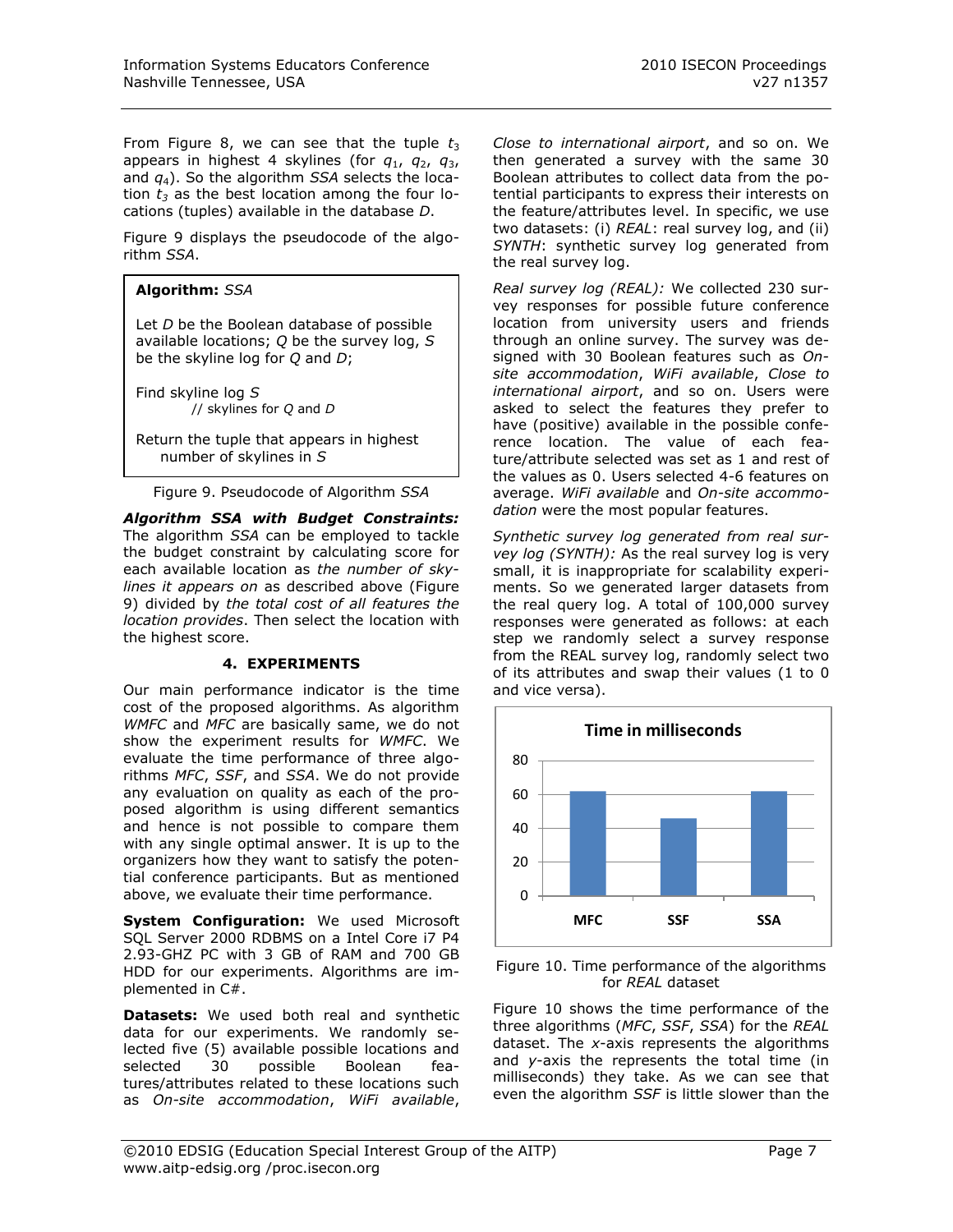other two algorithms, all the three algorithms are really very close in terms of performance. As mentioned above that the *REAL* dataset is very small with only 230 survey responses, it is not feasible to compare the performance of the algorithms. So we also conduct experiment on larger *SYNTH* dataset discussed next.



## Figure 11. Time performance of the algorithms for *SYNTH* dataset

Figure 11 shows the time performance of the three algorithms for the *SYNTH* dataset. The *x*axis represents the algorithms and the *y*-axis the represents the total time (in milliseconds) they take. As we can see that the algorithm *SSA* is little slower than the other two (*MFC* and *SSF*) and algorithms *MFC* and *SSF* take almost same time to run the experiment. The algorithm *SSA* is slower because we did not use any advanced algorithm to generate skyline log (skylines of each survey response). For this experiment we use the naïve approach comparing each tuple in the locations database for each survey response in the survey log to generate the skyline log. As mentioned in Section 4, the performance of the algorithm *SSA* can be improved by applying any effective technique to generate the skylines such as technique prposed by Morse, Patel, & Jagadish (2001).

The time performances in Figures 10 and 11 are shown in milliseconds and we can see that in fact there is not much difference in the performance of the algorithms. So, any of the algorithms can be used. But one thing to remember that each of these algorithms uses different semantics such as – algorithm *MFC* uses maximum cumulative coverage of features among all the survey responses, algorithm *SSF* uses survey-specific scoring function, and algorithm *SSA* uses skylines semantics approach. So the algorithms can select different locations based on the semantics used. In our experiment, among the available 5 locations (numbered 1, 2, 3, 4, 5), the algorithms *MFC* and *SSA* selected location number 1 as the best location whereas the algorithm *SSF* selected location number 4 as the best location. Now, it is up to the organizers which algorithm they want to use based on how they want to satisfy the potential conference participants.

# **5. OTHER PROBLEM VARIANTS**

In this section we discuss some other interesting problem variants.

# **Problem Variant with Categorical Data**

We consider *categorical databases*, which are natural extensions of Boolean databases where each attribute *a*i can take one of several values from a multi-valued categorical domain *Domi*. A survey over a categorical database is a set of features of the form  $a_i = x_i$ ,  $x_i \in Dom_i$ . We can define problem variants for categorical data corresponding to the ones for Boolean data discussed earlier.

Each categorical column *a*<sup>i</sup> can be replaced by |*Dom*i| Boolean columns, and consequently a categorical database/survey log with *M* attributes is replaced by a Boolean database/survey log with  $\prod_{1 \le i \le M} Dom_i$ Boolean

attributes.

# **Problem Variant with Numeric Data**

We also consider *numeric databases*. We consider surveys that specify ranges over a subset of attributes. The above problem variants for Boolean data have corresponding versions for numeric databases. For example, features may be specified with ranges on *price*, *distance from the airport*, *number of on-site accommodations available*, etc, and the returned results may be ranked by *price*.

Problems involving numeric ranges can be reduced to Boolean problem instances as follows. We first execute each survey response in the survey log, and reduce *Q* to *Q"* by eliminating survey response for which the new tuple has no chance of entering into the top-*k* results. Then, for each numeric attribute  $a_i$  in  $Q''$ , we replace it by a Boolean attribute  $b_i$  as follows: if the  $i<sup>th</sup>$  range condition of tuple  $q$  in  $Q''$  contains the *i*<sup>th</sup> value of tuple *t* in locations database *D*,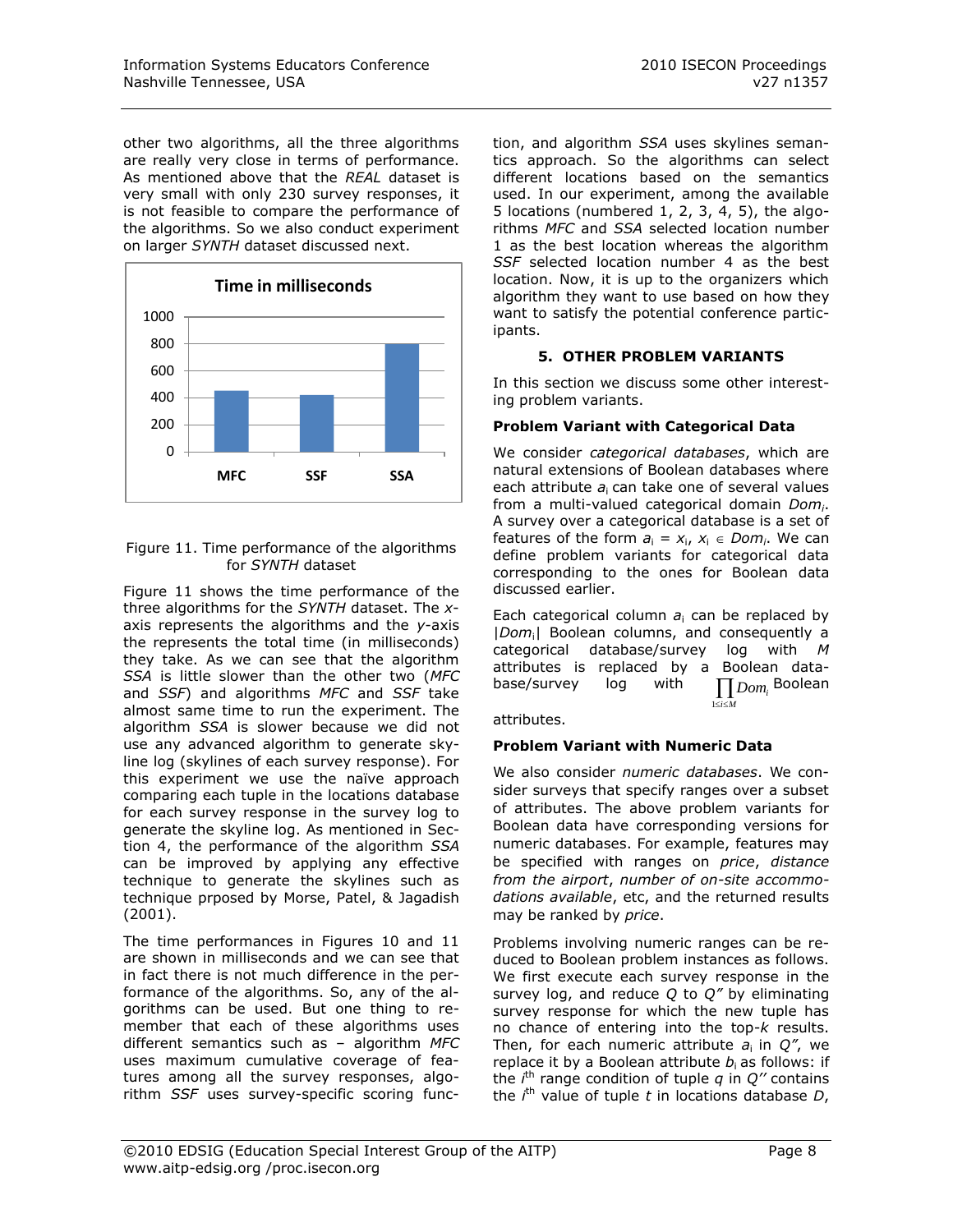then assign 1 to *b*<sup>i</sup> for tuple *q*, else assign 0 to *b*i for tuple *q* (i.e., each survey response has effectively been reduced to a Boolean row in a Boolean survey log *Q"*). The tuple *t* in locations database *D* can be converted to a Boolean tuple consisting of all 1's.

# **Problem Variant with Text Data**

A text database consists of a collection of documents, where each document is modeled as a bag of words as is common in Information Retrieval. Tuples or survey responses are sets of keywords, with top-*k* retrieval via queryspecific scoring functions, such as the tf-idfbased BM25 scoring function (Robertson & Walker, 1994). The Boolean problem discussed above can be directly mapped to a corresponding problem for text data if we view a text database as a Boolean database with each distinct keyword considered as a Boolean attribute. All the algorithms developed for Boolean data can be used for text data. However, if we view each distinct keyword in the text corpus (or survey log) as a distinct Boolean attribute, the dimension of the Boolean database is enormous. Consequently, none of the algorithms described above might be feasible for text data. We may need to develop new effective algorithms for text data and we plan to work on this in the future. In the future, we also intend to develop more effective algorithms for other data types described above such as categorical and numerical data.

## **Dependencies among Features/Attributes**

Another problem variant arises when there are dependencies among the features/attributes. E.g., if a location has the *WiFi* feature available, it must also have *Internet* feature. We tackle this by removing the unsatisfiable tuples (survey responses) from the survey log and using the dependencies to optimize the algorithms.

## **6. RELATED WORK**

Optimal product design or positioning is a well studied problem in Operations Research and Marketing which seems similar to our problem. Shocker & Srinivasan (1974) first represented products and consumer preferences as points in a joint attribute space. After that, several approaches and algorithms (Albers & Brockhoff, 1977 & 1980, Albritton & McMullen, 2007, Gavish, Horsky, & Srikanth, 1983, Gruca & Klemz, 2003, Kohli & Krishnamurti, 1989) have been developed to design/position a new product. Works in this domain require direct involvement (one or two step) of consumers and users are usually shown a set of existing alternative products to choose or set preferences. Like our work, users in fact do not get to select the attributes or features they like. Also we do not show the available locations to the users/participants instead collect their preferences on possible features level. We use previous user survey logs and it is easy to collect the preferences for large number of Internet users nowadays.

We use skyline semantics in one of our proposed algorithms, *SSA*. Several techniques have been proposed for efficient skyline query processing (Borzsonyi & Stocker, 2001, Kossmann, Ramsak, & Rost, 2002, Papadias, Tao, Fu, & Seeger, 2003, Tan, Eng, & Ooi, 2001, Sarkas, Das, Koudas, & Tung, 2008). Skyline computation over low cardinality domains (Morse, Patel, & Jagadish, 2001) also considers skyline for Boolean data as well. One main difference of our work with the existing works is that our goal is not to propose a method for processing or maintaining the skylines, instead we use skylines as a semantic where a new tuple/location can be satisfied to maximum number of potential participants.

Miah, Das, Hristidis, & Mannila (2008) tackled a related problem of maximizing the visibility of an existing object by selecting a subset of its attributes to be advertised. The main problem was: given a query log with conjunctive query semantics and a new tuple, select a subset of attributes to retain for the new tuple so that it will be retrieved by the maximum number of queries. In this paper, we consider selecting a location (tuple) from the given locations, and not selecting subset of attributes/features.

# **7. CONCLUSIONS AND FUTURE WORK**

In this work, we investigate the problem of selecting a good conference location within budget constraints considering participants' interests on the features a location might have. The goal is to satisfy as many potential participants as possible to attract them to submit papers, arrange workshops, giving tutorials, and attend the conference. We develop several effective algorithms that work well in practice as well as for large data. We evaluate the algorithms both on real and synthetic data. In the future we plan to develop effective algorithms for different data types such as text, categorical and numerical data.